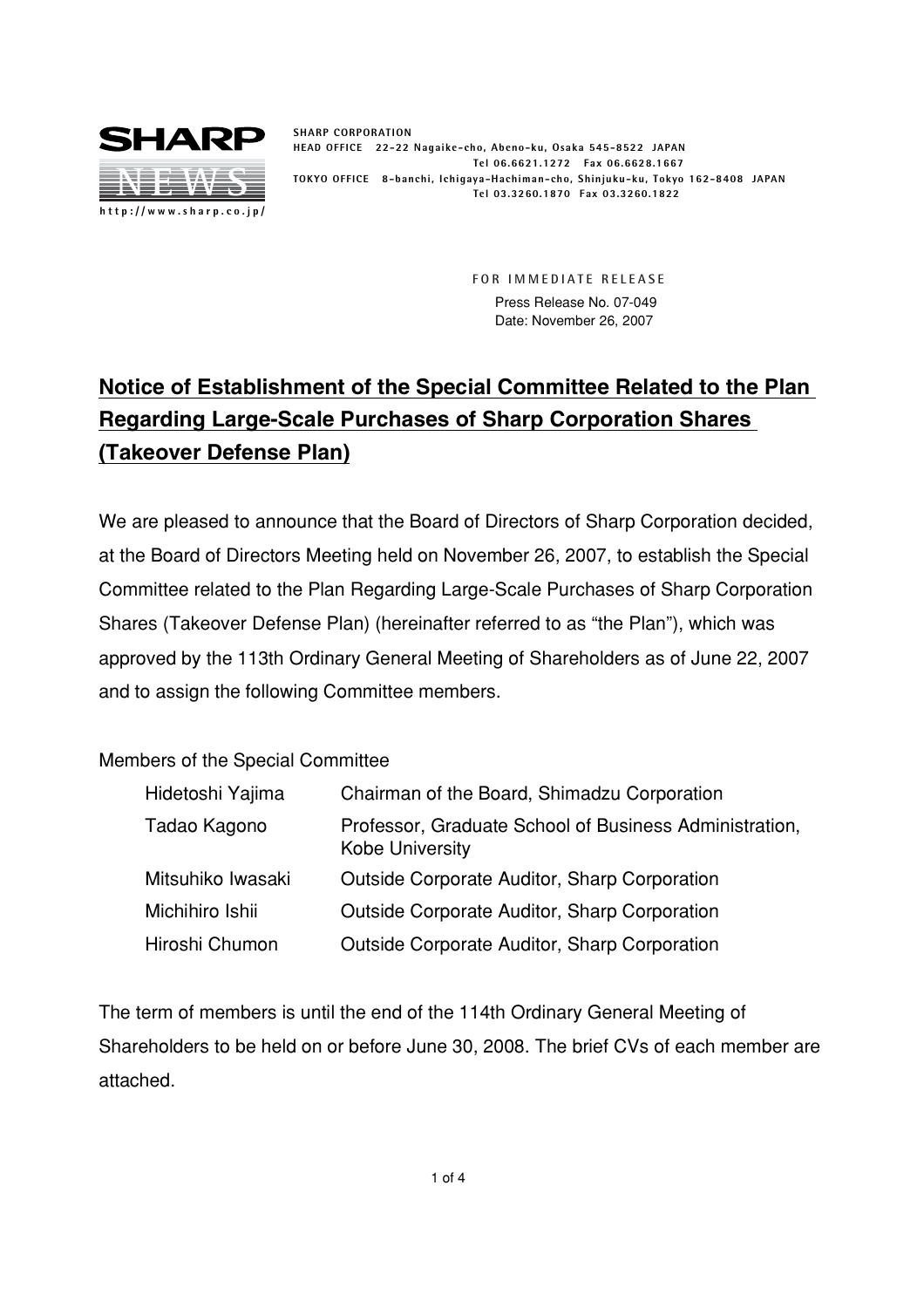Please refer to the following document regarding the details of the Plan.

News Release: April 25, 2007 "Plan Regarding Large-Scale Purchases of Sharp Corporation Shares (Takeover Defense Plan)"

Homepage: http://sharp-world.com/corporate/ir/topics/pdf/070425a.pdf

The Board of Directors of Sharp Corporation recognized no proposal of Large-Scale Purchases as of November 26, 2007.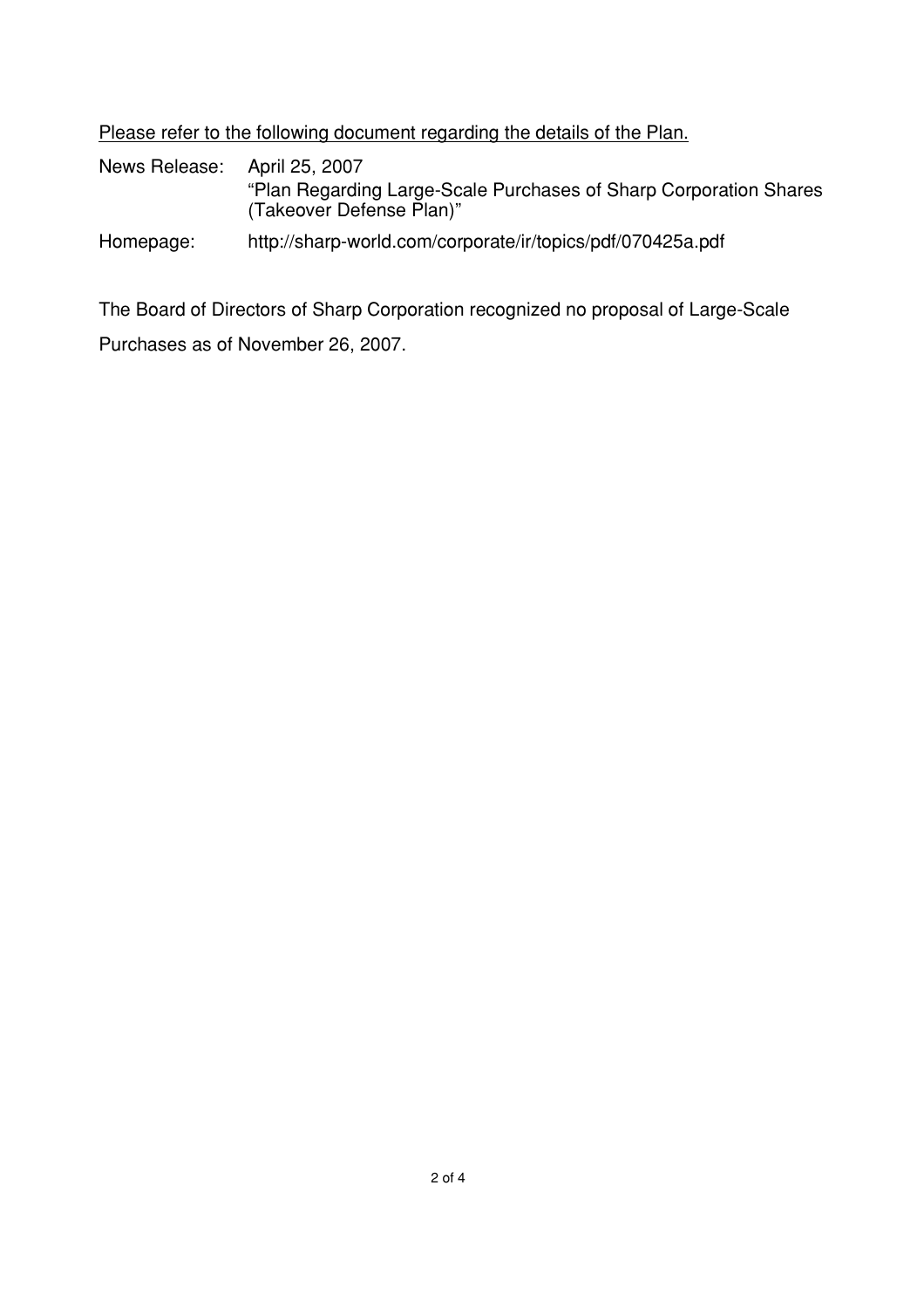## (Attachment)

## **Brief Curriculum Vitas of Members of the Special Committee**

| Hidetoshi Yajima  |               |      | Date of birth: January 25, 1935                                                                   |
|-------------------|---------------|------|---------------------------------------------------------------------------------------------------|
|                   | June          | 1990 | Director of Shimadzu Corporation                                                                  |
|                   | June          | 1994 | Managing Director of Shimadzu Corporation                                                         |
|                   | June          | 1996 | Senior Managing Director of Shimadzu Corporation                                                  |
|                   | June          | 1998 | President and Chief Executive Officer of Shimadzu Corporation                                     |
|                   | June          | 2003 | Chairman of the Board of Shimadzu Corporation (present)                                           |
|                   | July          | 2006 | Member of the Advisory Board of Sharp Corporation (present)                                       |
| Tadao Kagono      |               |      | Date of birth: November 12, 1947                                                                  |
|                   | March         | 1970 | Graduated from Faculty of Business Administration, Kobe University                                |
|                   | March         | 1972 | Completed Master Course of Graduate School of Business<br>Administration, Kobe University         |
|                   | November 1988 |      | Professor, Faculty of Business Administration, Kobe University                                    |
|                   | April         | 1998 | Dean, Faculty of Business Administration, Kobe University                                         |
|                   | April         | 1999 | Professor, Graduate School of Business Administration, Kobe<br>University (present)               |
| Mitsuhiko Iwasaki |               |      | Date of birth: November 16, 1941                                                                  |
|                   | June          | 1991 | Director of The Fuji Bank, Ltd.<br>Manager of Securities and Custody Business Planning Department |
|                   | October       | 1994 | Corporate Senior Executive Director of the Fuji Securities Co., Ltd.                              |
|                   | June          | 1996 | Corporate Senior Executive Vice President of the<br>Fuji Securities Co., Ltd.                     |
|                   | March         | 1998 | Chief Director of Fuji Bank Consumers Cooperative                                                 |
|                   | June          | 2001 | Full-time Corporate Auditor, Sharp Corporation                                                    |
|                   | June          | 2007 | Outside Corporate Auditor, Sharp Corporation (present)                                            |
| Michihiro Ishii   |               |      | Date of birth: January 2, 1932                                                                    |
|                   | April         | 1957 | Member of Bar Association                                                                         |
|                   | April         | 1958 | Joined Irokawa Law Office                                                                         |
|                   | June          | 1998 | Outside Corporate Auditor, Sharp Corporation (present)                                            |